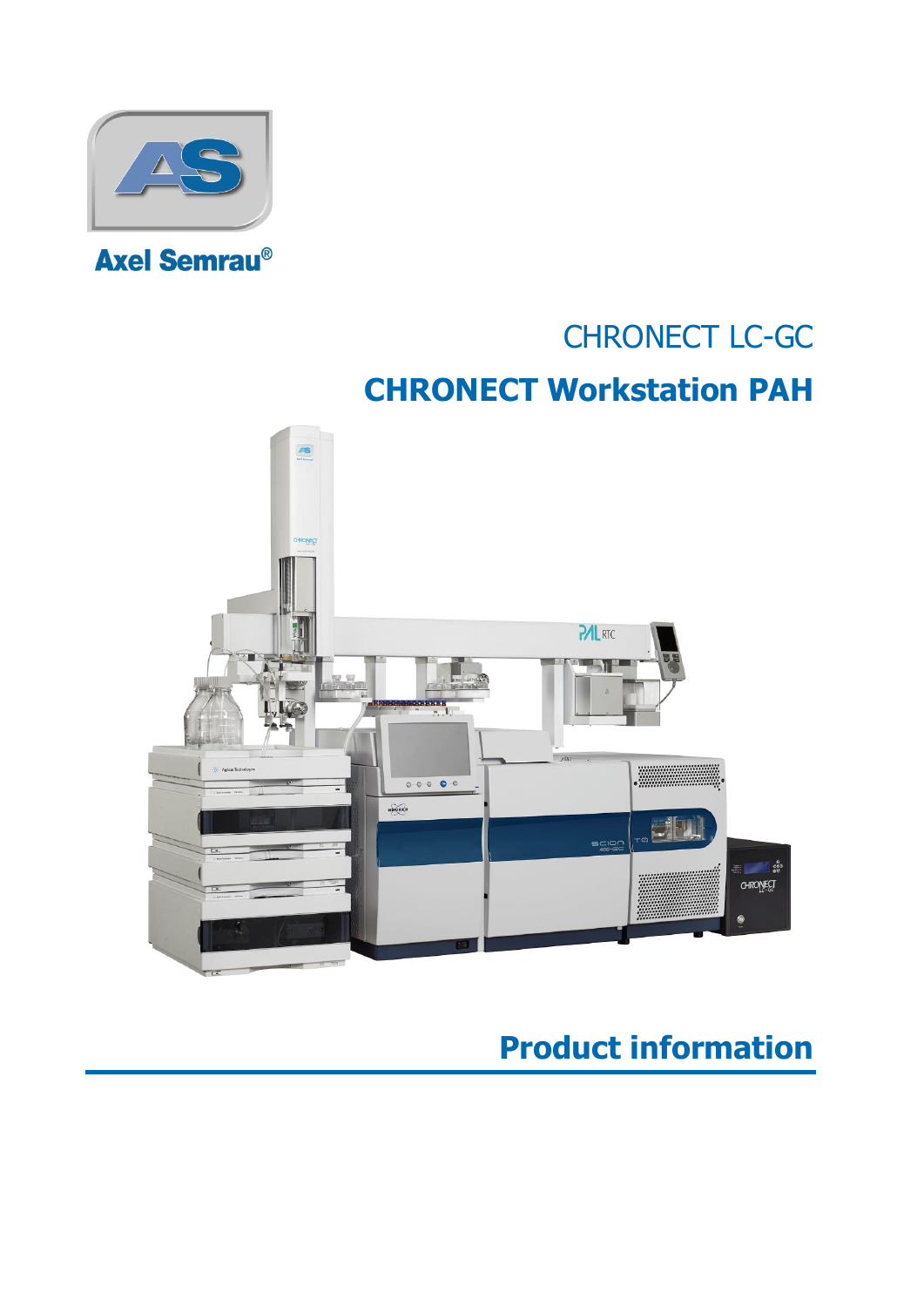

### **PAH analytics according to the imPAHct method**

Polycyclic aromatic hydrocarbons (PAHs) are among the most frequently analyzed contaminants in diverse matrices. The reason for this is the partly very high carcinogenicity of the substance group and their broad distribution. PAHs are formed during partial combustion and pyrolysis processes. They enter the environment through fumes, bound to dust particles or mineral oil residues. PAHs contaminate foodstuff either from the environment (e.g. dust particles on broad-leaf vegetables) or by roasting and smoking processes.

European guidelines set limiting values which vary depending on the foodstuff. For the marker substance benzo[a]pyrene the value lies between 1–6 µg/kg while the total limit value for the PAH4 (this term summarizes benzo[a]pyrene, benzo[a]anthracene, chrysene and benzo[b]fluoranthene) is 1- 35 µg/kg.

Due to the required sensitivity and complex matrices, PAH determination is a great challenge for analytics. As an analytical method either HPLC with fluorescence detection or GC-MS are used. Sample preparation is often extensive and time-consuming.

Recent requirements to laboratories include a reduction in sample handling time (Turn-Around-Time) and an increase in the sample throughput. Still, no losses within the analytical parameters, e.g. sensitivity, precision and accuracy are desired. Consequently, highly automated analytical procedures are necessary.

The LC-GC technology by Axel Semrau® is established for the routine analytics of foodstuff and therefore provides an optimal basis for such an application system. Axel Semrau® has developed a LC-LC-GC-MS/MS solution and a method for PAH analytics, the imPAHct method: **i**nnovative **m**ultidimensional **PAH c**lean-up **t**echnology.

To measure PAHs, a simple yet fast extraction of the sample is performed. The extract is quickly manually treated and then transferred to the LC-GC system by Axel Semrau®. Here, the extract is purified by a two-step LC separation (LC-LC Clean-Up) and subsequently analyzed via GC-MS. Edible oils may be measured straightforwardly.

Applying this intelligent matrix management, it is possible to determine the PAHs which are prescribed by EFSA fully automated. Depending on the detector, detection limits are reached which are even lower than the required European values for infant formula by a factor of 100.

The LC-GC solutions by Axel Semrau® are pre-installed in application laboratories, tested and delivered to the customer readyto-use. Thus, the quickest possible continuation of the routine measurement is assured.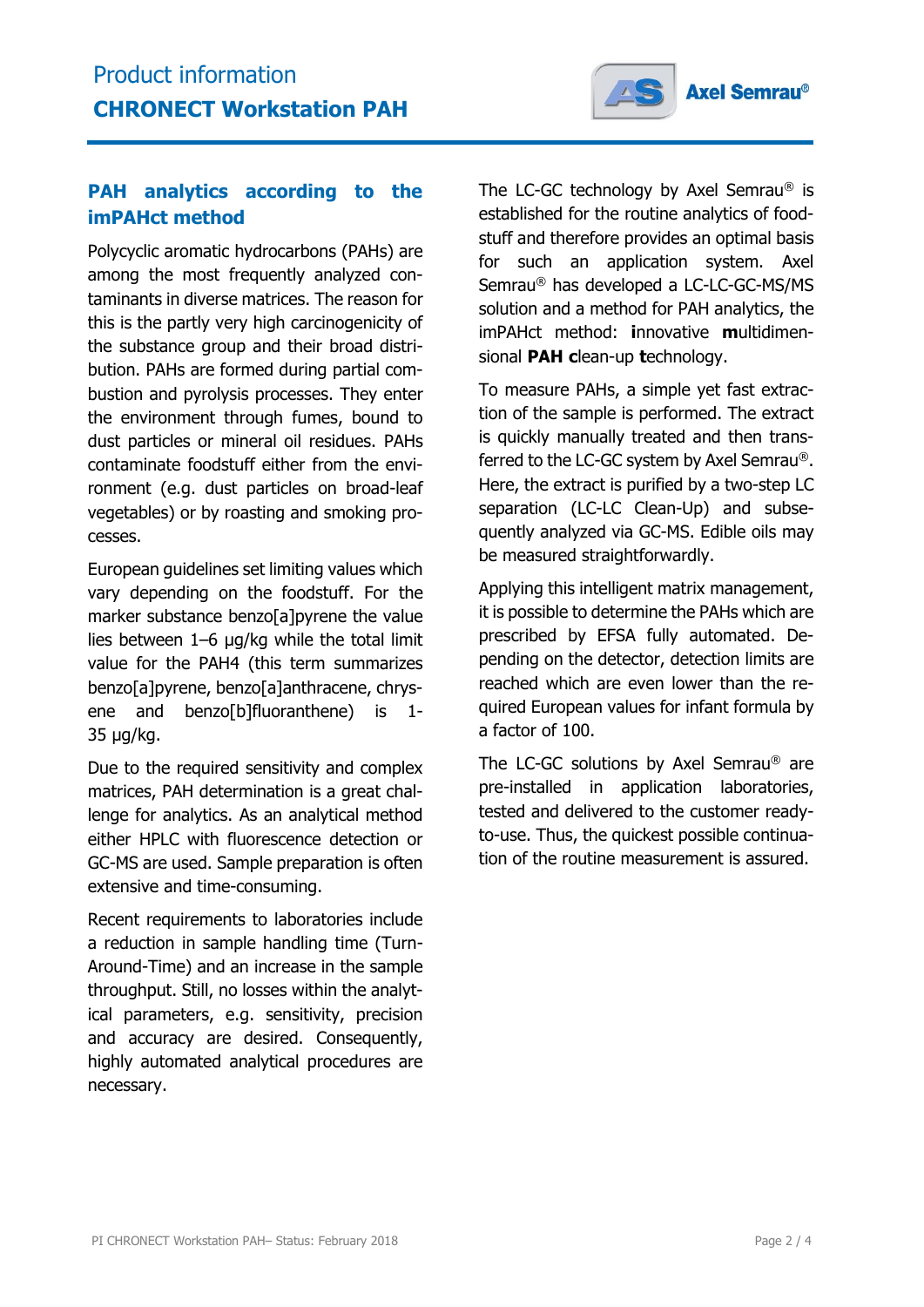

#### **Example chromatograms**

The LC-GC coupling provides two chromatograms at the same time:

- **the signal of the UV detector from the HPLC purification**
- the signal from the GC-MS

The illustrations on the following pages show examples of these chromatograms.



**Figure 1:** LC-LC Clean-Up: HPLC chromatogram of the first purification (upper chromatogram) and HPLC chromatogram of the two step HPLC purification (bottom chromatogram).



**Figure 2:** LC-LC-GC-MS/MS measurement of cocoa butter which was doted to 0.04 µg/kg with PAH.